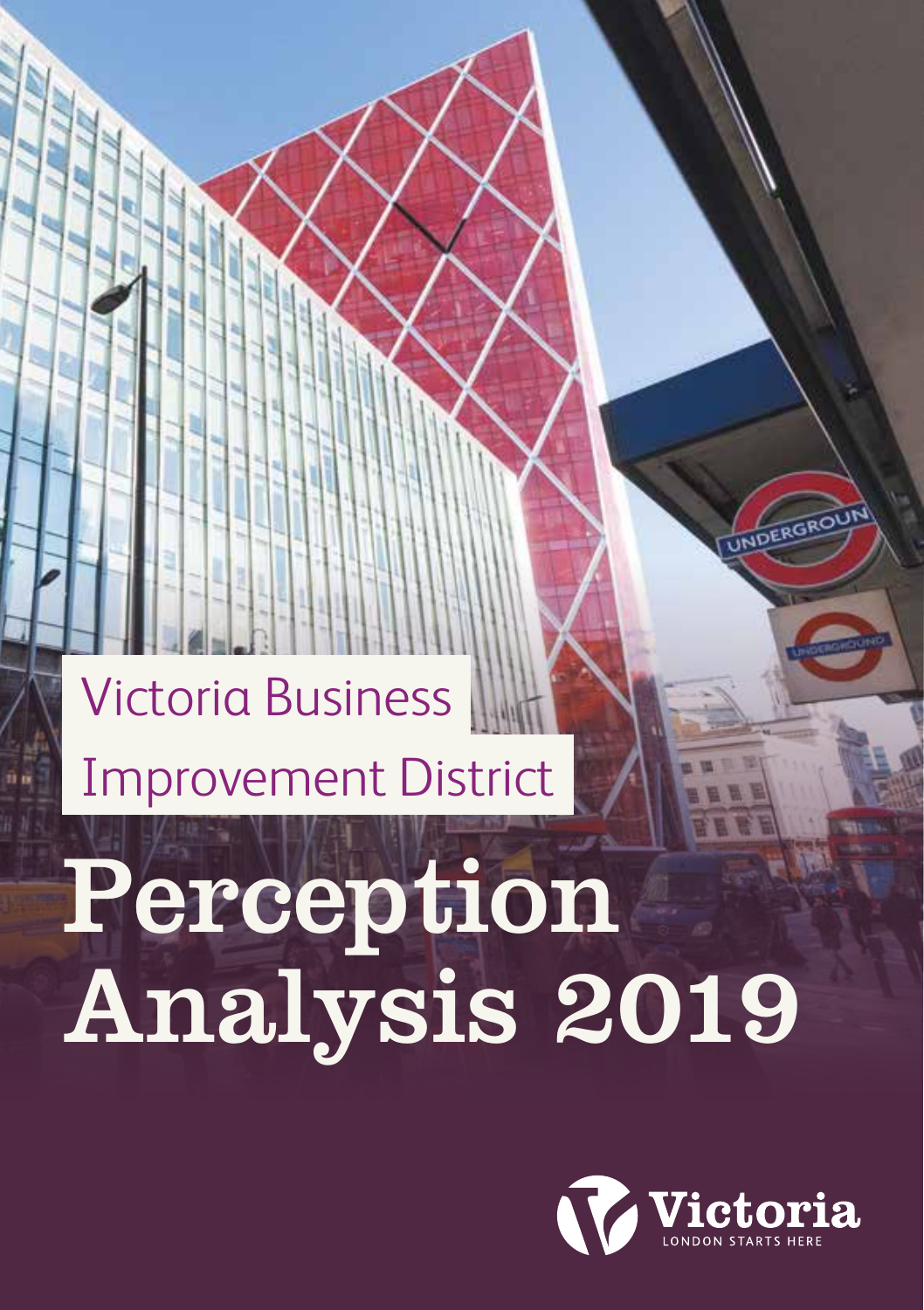

#### Contents

| Introduction<br>$\overline{2}$                    |  |
|---------------------------------------------------|--|
| $\overline{3}$<br><b>Background and Rationale</b> |  |
| Key Findings<br>$\overline{4}$                    |  |
| Conclusion<br>$12 \overline{)}$                   |  |
| Summary of Renewal Proposal<br>$12 \overline{)}$  |  |
| 13<br><b>BID</b> Footprint                        |  |
| Contact Us<br>13                                  |  |
|                                                   |  |
|                                                   |  |
|                                                   |  |
|                                                   |  |
|                                                   |  |
|                                                   |  |
|                                                   |  |
|                                                   |  |
|                                                   |  |
|                                                   |  |
|                                                   |  |
|                                                   |  |
|                                                   |  |
|                                                   |  |
|                                                   |  |
|                                                   |  |
|                                                   |  |
|                                                   |  |
|                                                   |  |
|                                                   |  |
|                                                   |  |
|                                                   |  |
|                                                   |  |
|                                                   |  |

#### Introduction

The Victoria BID was established as a formalised Business Improvement District (BID) following the successful initial ballot in October 2009. Since then, Victoria BID has had a pivotal role in facilitating improvements for the area, over the last 10 years. The BID is now moving towards a renewal ballot for a third term, which will run from April 2020 to March 2025.

The Victoria BID conducted a Business Consultation Survey in order to obtain a credible assessment of the business community's perception of the area and the BID's contribution. The recommendations from the survey will be used by the BID as a baseline that shapes the formal Business Plan setting out the agenda for the next 5 years. All businesses eligible to vote will be invited to vote on this document.

More than 280 businesses were invited to complete the survey. The stakeholders approached were the most senior personnel in the businesses and included Facilities Managers, Chief Financial Officers, Managing Directors, Chief Executive Officers and Office Managers.

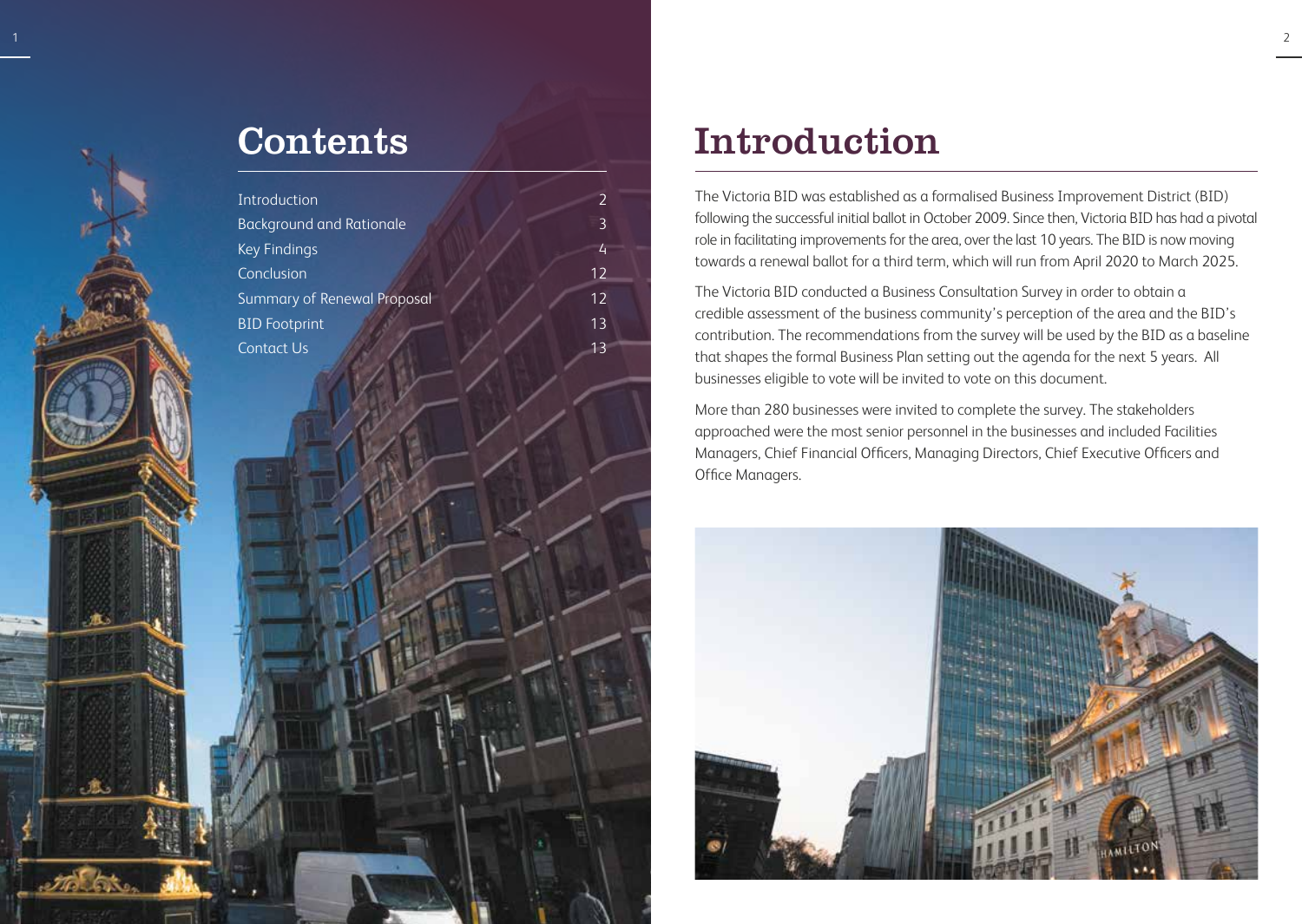

#### Background and Rationale

The Business Consultation Survey was carried out over a 6 week period, from 29th April 2019 until 7th June 2019. The document was circulated both in hard copy format and electronically to the business community who will be invited to vote in the ballot in early 2020.

The survey consisted of a range of questions, which were carefully selected in order to formulate an overview of the requirements for the area. The questions were limited in their content, however detailed enough to attain a meaningful insight into the business community's outlook of the area. The questions were designed to establish the opportunities available for improvement.

The survey was circulated to over 280 businesses. We received 178 responses, providing a response rate of 63%, which was higher than the target of 50%; this is considered a significantly good return rate. The average completion rate for the survey was 97%.

#### Key Findings

In this section, we will present an overview of the responses for the questions posed. For each segment of the survey, key findings and analysis will be provided, along with a visual of a chart/graph to portray the results.

The vast majority of the participants, 94%, had previously heard of the BID, which demonstrates that Victoria BID is seen as an established and well-known entity.

The respondents were asked what services do they most associate with the BID. The leading answers included the Privilege Card with 81.5%, followed by Events (58.4%) and the Security Team (50.6%).



#### Which services do you most associate with the BID?

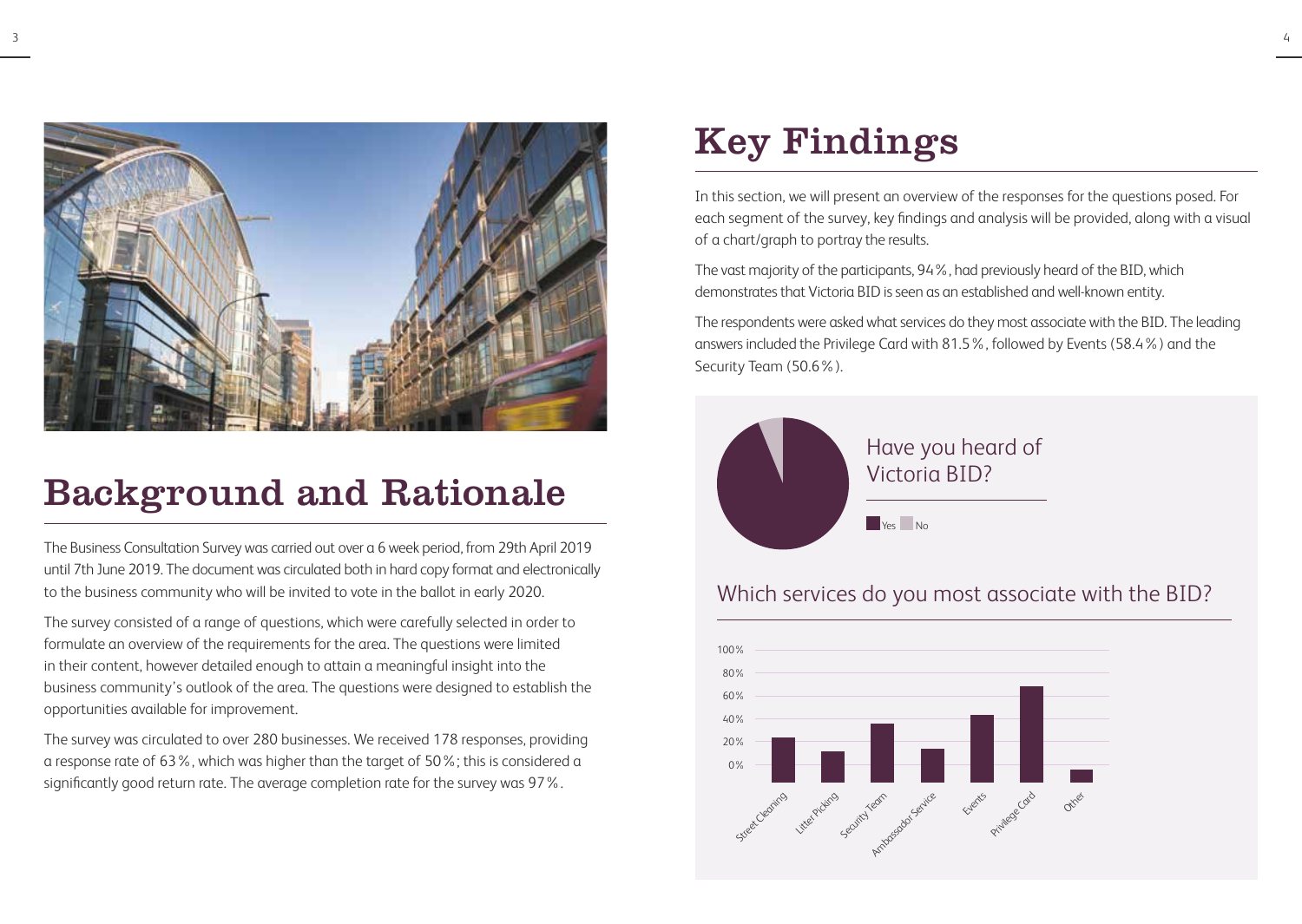#### Strategic Key Themes

There are 5 strategic key themes that the BID delivers upon, these are: Safe and Secure, Clean and Green, Sustainable Prosperity, Destination Victoria and Public Realm. The respondents were asked to evaluate how important the strategic key themes are to them and their businesses.

The Safe and Secure theme appeared to be the most important key theme to the business community, with 72.7% giving it a number 5 on the scale. It was closely followed by the Clean and Green theme, which had 61.4%. In third place was the Sustainable Prosperity theme, which received 42.1%.











#### Clean & Green

The Clean & Green strategic theme manages and maintains the cleanliness of the Victoria area, whilst also working on developing and making the best use of green spaces.

Over 99% of the participants believed that litter picking was very or somewhat important to their businesses. This was followed by deep cleaning of the area, with 98.3% stating that is very or somewhat important.



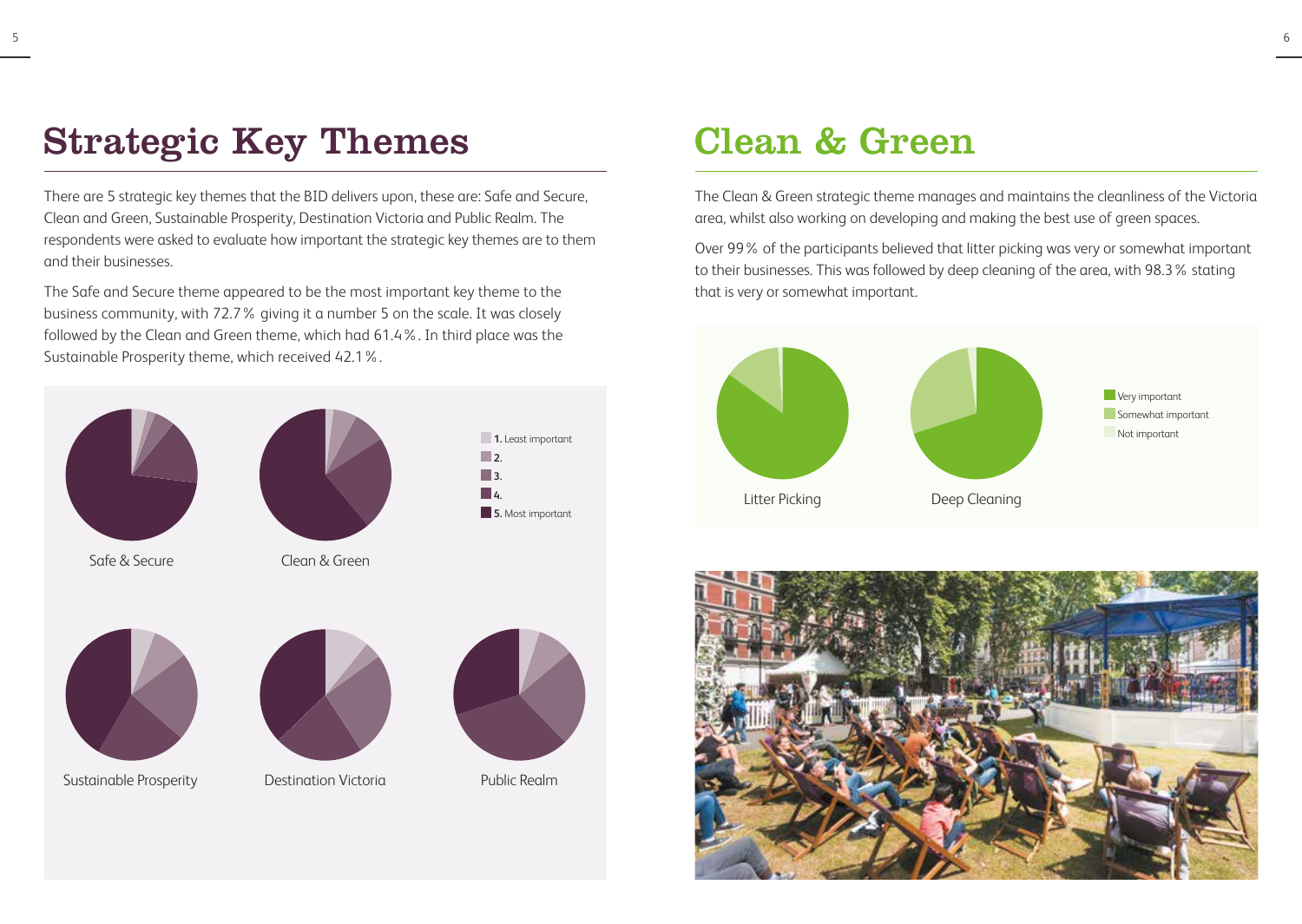#### Public Realm

Victoria BID is a major participant in the future development of the area and in facilitating effective public realm projects, such as, creating a public realm vision for Victoria and the air quality pledge.

The respondents of the survey found that the services provided by the Public Realm theme were of high importance. For example, 97% of local employees stated that the improvement of green spaces is either very or somewhat important. Furthermore, 96% also said that Air Quality Schemes were very or somewhat important.



#### Safe & Secure

The Safe & Secure theme has been given a high priority by the business community. Although the majority of respondents (87%) stated that they do feel safe in Victoria, the feedback stated that many local employees still feel that there are security issues present in the area.

The participants of the survey clearly highlighted that the most significant security concerns for the area are rough sleeping (85.4%), terrorism threats (75.8%), and anti-social behaviour (73.5%). These highly rated responses indicate that the business community believes there needs to be more put in place to tackle these concerns, as it provides a negative perception of area. However, the majority of the respondents (80.3%) did agree that the Victoria BID Security Team are a vital service, which manages and handles such security issues effectively.

The respondents of the survey stated that they would like to see further Safe & Secure events (62.9%), which include counter terrorism training and business continuity sessions. Whilst a further 87.6% would like to see increased engagement with the Met Police.



7 a viz Europa e a ser a ser a ser a ser a ser a ser a ser a ser a ser a ser a ser a ser a ser a ser a ser a s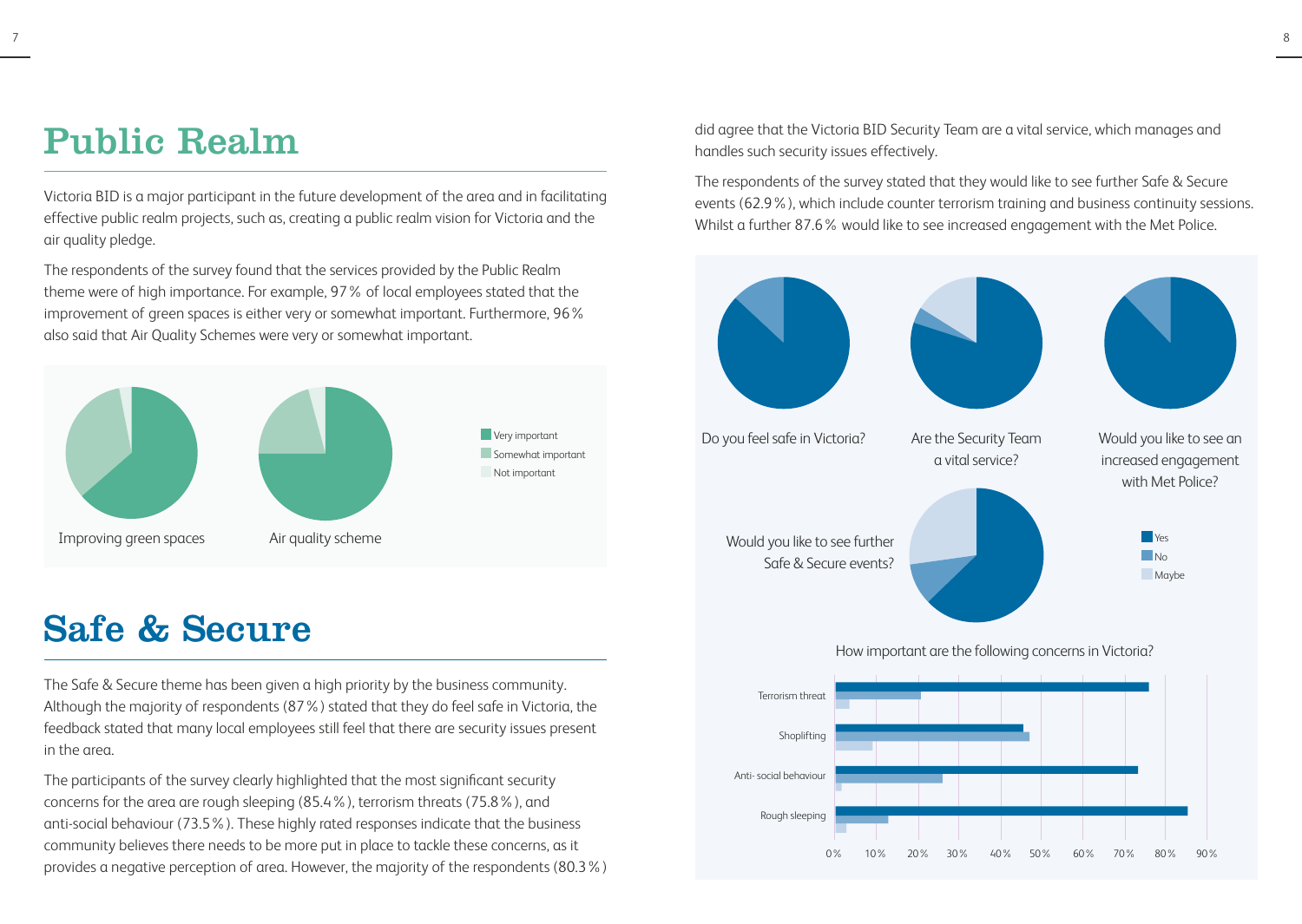#### Destination Victoria

Destination Victoria is a key theme for the BID. By using the historical and cultural aspects of the area, the BID ensures that Victoria is a destination of choice.

Under the Destination Victoria theme, the Victoria BID provides many services. The majority of the participants (68.2%) stated that they are aware of these services, including the newsletter, website, on-street events, and festive events (such as the Christmas lights). These services also received high ratings in the order of importance, with 97% agreeing that through these resources, the Victoria BID adds value to the area for the business community.

In addition to the services mentioned above, the BID provides the Ambassador programme across the footprint. Our Ambassadors provide a welcoming information service to those visiting Victoria and also report on various issues in the area, ranging from environmental to security. In the last year, the Ambassadors had a 95% completion rate on issues reported to Westminster City Council and Transport for London.



#### Sustainable Prosperity

Through the Sustainable Prosperity theme, the BID supports various Corporate Social Responsibility (CSR) projects in order to support local businesses and the local community. 71% of local employees who participated in the survey, stated that a CSR agenda is

important to their business. The respondents were asked whether their organisation would like to see more of the opportunities that the Sustainable Prosperity theme offers, including mentoring, volunteering and networking opportunities. The leading answers demonstrated that the local business community were keen on further Wellbeing Activities for staff (79.1%), and to see support for Educational Projects for young people (63.4%).

The Victoria BID Privilege Card scheme provides discounts and offers across the footprint, covering many categories including retail and restaurants. The Privilege Card scheme has proven to be a success with the business community, which can be evident through 88.2% of the survey participants being aware of the scheme, whilst a further 79.6% possess a Privilege Card.



Would you organisation like to see any of the following opportunities?

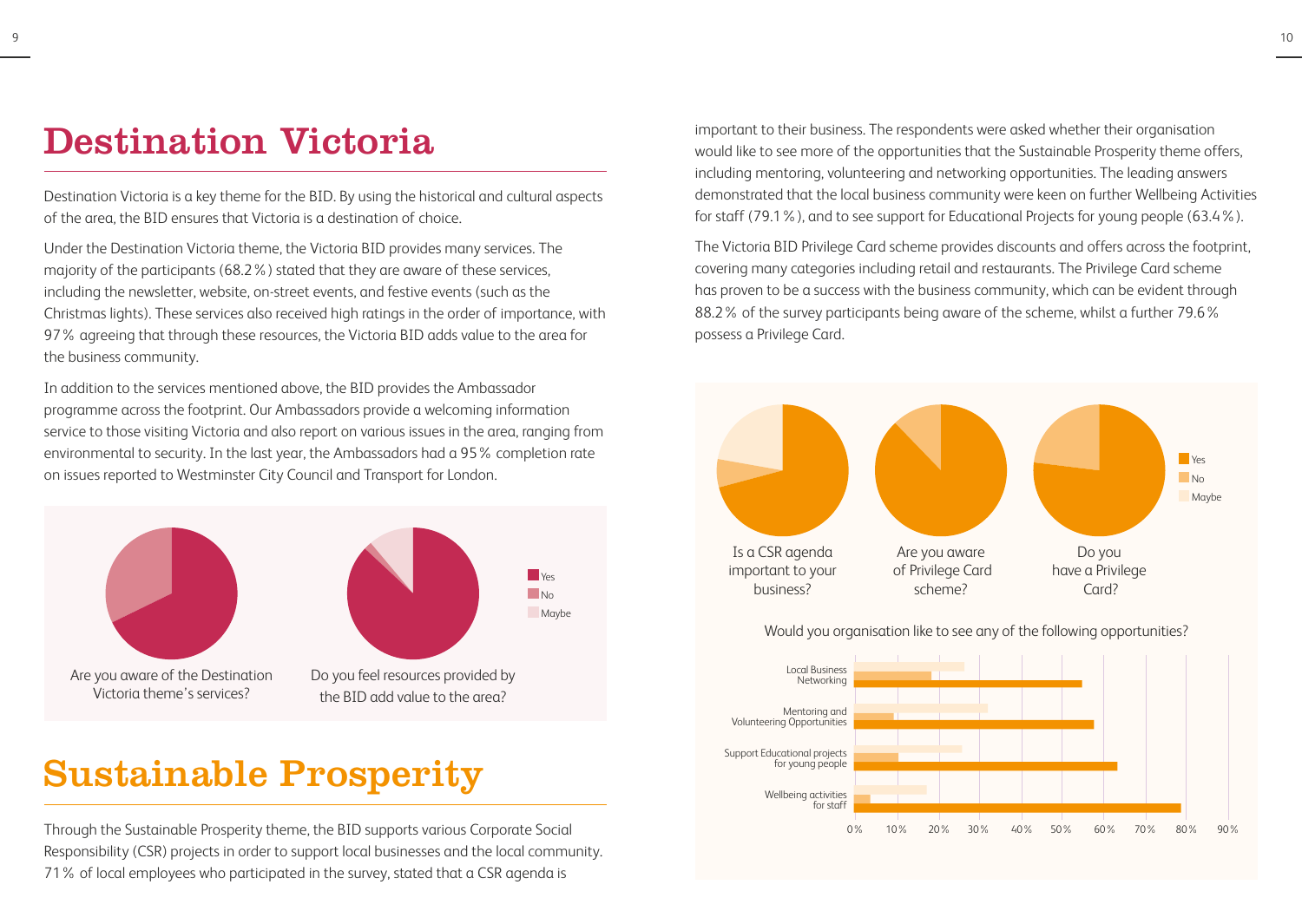

#### Victoria BID Renewal Ballot

The majority of stakeholders, 88%, were strongly in favour of Victoria BID continuing for a further 5 year term. This shows that throughout the 10 years since the BID was first established, it has successfully provided a range of benefits and enhancements to the area. The third term renewal will allow the BID to continue their work, and ensure that these improvements and opportunities are still available for the business community.



#### Conclusions

- **1.** The majority of the participants are fully aware of the existence of the BID and of the services that it provides.
- **2.** Local stakeholders are in favour of Victoria BID continuing for a further 5 year term.
- **3.** Safety and Security was highlighted as important to the business community, with the majority stating that the Victoria BID Security Team were a vital service. The BID believes that a safe and secure environment enables businesses to flourish.
- **4.** The participants of the survey believe that through services such as, the newsletter and on-street events, the BID adds value to the area for the business community.
- **5.** Rough sleeping and anti-social behaviour are issues that need addressing and support.
- **6.** Wellbeing activities for staff and deep cleaning of the streets are of priority to the local business community.

#### Summary of Renewal Proposal

Within the past ten years we have seen the biggest transformation in the area since the Victorian era. The BID has been successful in delivering services which are widely recognised by the business community and needs to continue this momentum to drive further the evolution of Victoria.

The next five years will be of key importance for the BID as we will continue to be a key voice in the area, pushing boundaries and spearheading major projects such as Christchurch Gardens and the redevelopment of Victoria Station. It is also critical that the BID is persistent in its work with partners to find a sustainable, compassionate, longterm solution to rough sleeping. The BID is uniquely placed as a custodian of the area and can take a leading role in attracting investors, shaping both the physical and social landscape of the area, helping Victoria reach its full potential.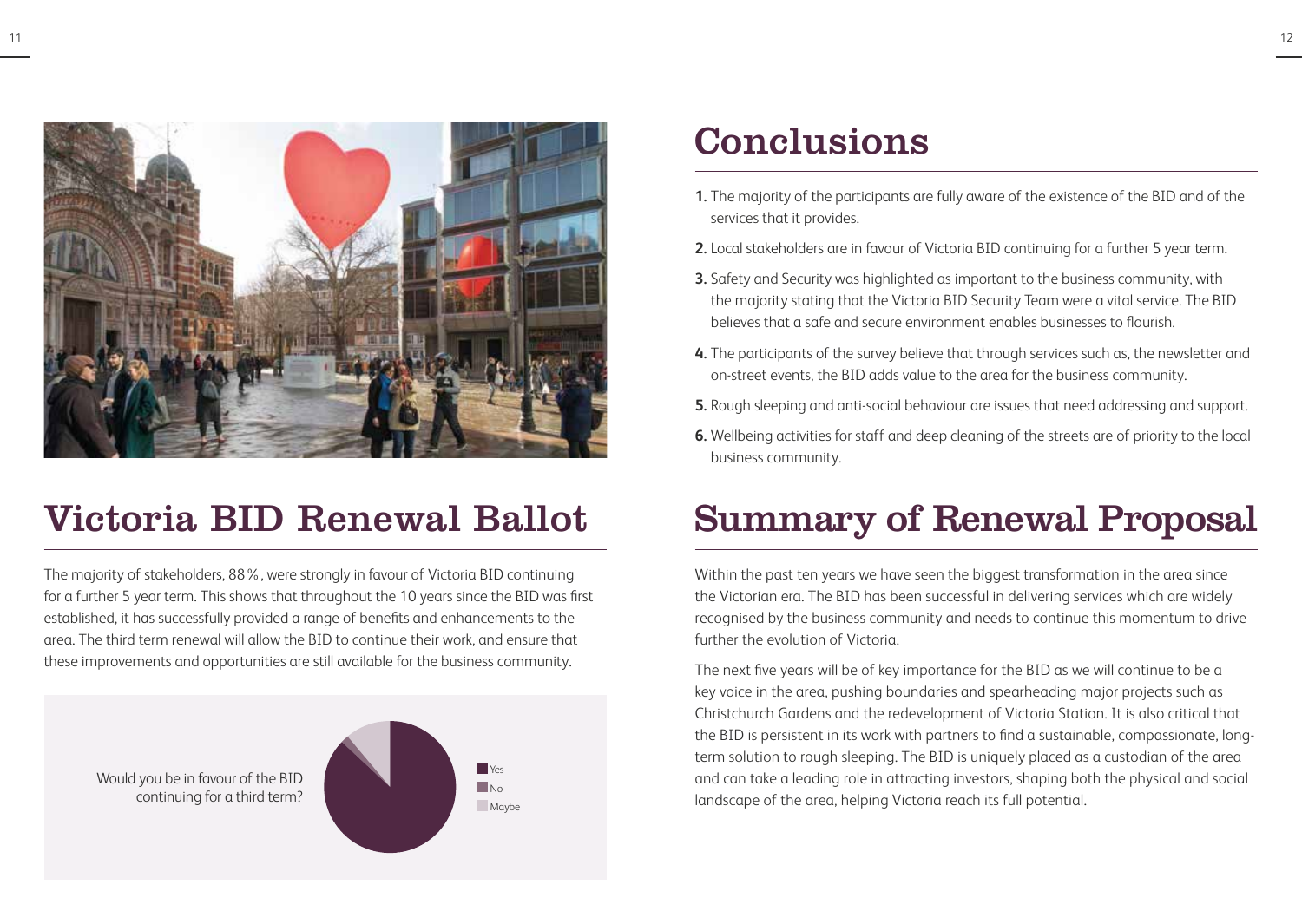### BID Footprint



#### Contact us

| т   | 0203 004 0786          |
|-----|------------------------|
| Е   | info@victoriabid.co.uk |
| デ   | www.victoriabid.co.uk  |
| 000 | @VictoriaBID           |